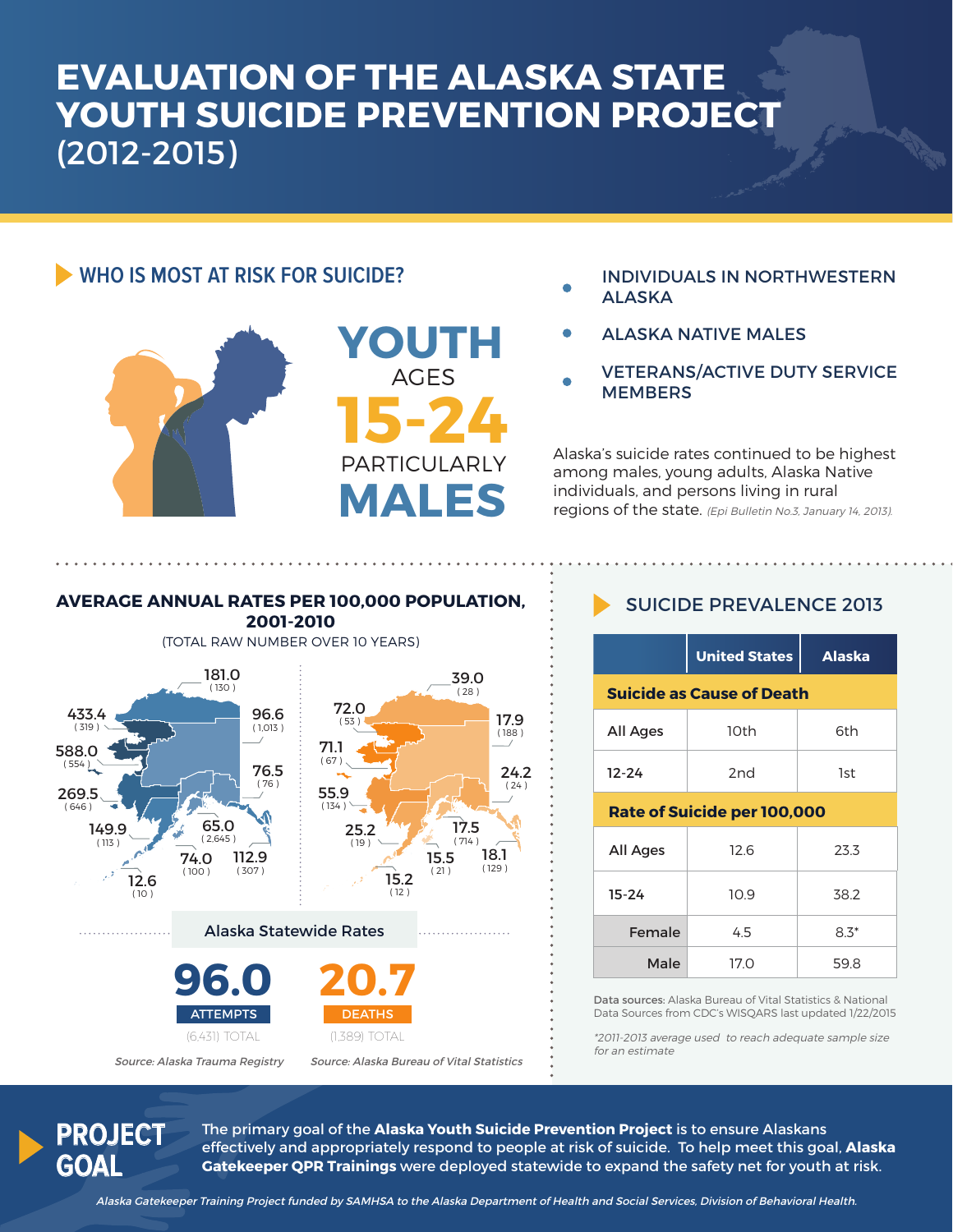## **WHAT IS THE ALASKA GATEKEEPER QPR TRAINING?**



# **Q**UESTION **P**ERSUADE **R**EFER

Brief, evidence-based trainings adapted by trainers to meet the needs of diverse audiences

## **RESEARCH SUPPORTS GATEKEEPER TRAININGS TO REDUCE YOUTH SUICIDE**

Counties implementing **gatekeeper trainings had significantly lower suicide rates among aged 10 to 24 years** than similar counties that did not implement trainings

**(1.33 fewer deaths per 100,000; p=.02). \*** 

 "Training implementation made more of a difference in smaller and more rural counties."

#### EVIDENCE ALSO POINTS TO ADDITIONAL TRAINING NEED

No evidence of an effect beyond 1 year after training implementation, indicating the need for ongoing training and booster trainings.

Certified Alaska Gatekeeper QPR trainers in Alaska also desired in-person refreshers or booster trainings to keep their skills fresh.

385

716

102

37

\* Walrath, C. et. al (2015). Impact of the Garret Lee Smith Youth Suicide Prevention Program on Suicide Mortality, American Journal of Public Health, 105, 896-993.

## **ALASKA GATEKEEPER QPR TRAININGS ENGAGE A WIDE RANGE OF COMMUNITY GATEKEEPERS WHO INTERACT WITH YOUTH**

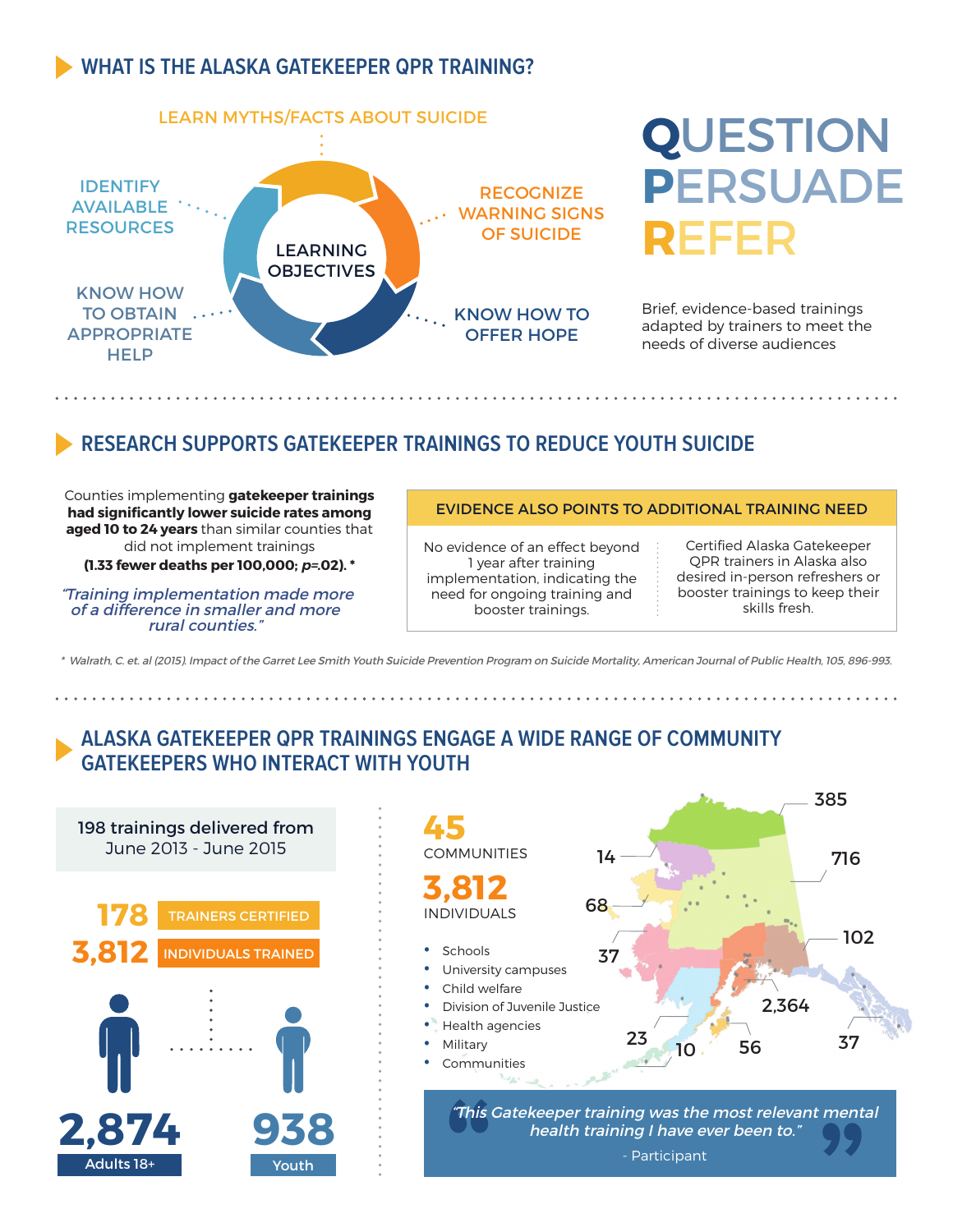## **ALASKA GATEKEEPER QPR TRAINING EXPANDED THROUGH STRONG INFORMAL AND FORMAL PARTNERSHIPS AND COMMUNITY COLLABORATIONS**

















**ALASKA GATEKEEPER QPR TRAININGS INCREASE SKILLS AND CONFIDENCE OF TRAINEES TO INTERVENE WITH YOUTH AT-RISK FOR SUICIDE**

PRE AND POST TRAINING SURVEY RESULTS (n=885)

Perceived knowledge about suicide prevention

Confidence to intervene with someone at risk of suicide

Intentions to intervene

**ALASKA**

**Youth Peer-to-Peer Suicide Prevention Outreach**

VAII ARF NAT ALANF

FELT CONFIDENT IN THEIR ABILITY TO HELP A SUICIDAL PERSON.

**% THAT INTERVENED**

% THAT INTERVENED

**85% 90%**

WOULD DIRECTLY RAISE THE QUESTION OF SUICIDE WITH SOMEONE SHOWING SIGNS OF SUICIDE

"The very day I received training I spoke to a youth who was suicidal. I was able to say the right things and figure out if he had a plan for suicide. The training gave me the confidence to speak with this person and get him help."

- Participant

## **GATEKEEPER QPR TRAINEES USED SKILLS TO INTERVENE WITH YOUTH AT RISK**

3 MONTH FOLLOW-UP SURVEY RESULTS (n = 177)

**>90% 48%**

AGREED THAT AFTER THREE MONTHS THEY STILL HAD THE KNOWLEDGE TO IDENTIFY, INTERVENE, AND GET HELP FOR SOMEONE AT RISK OF SUICIDE

Among youth who were referred and received services



USED INFORMATION TO IDENTIFY AND INTERVENE WITH AT LEAST ONE YOUTH

**85 M OF PARTICIPANTS FELT<br>
BASED ON THE TRAININ<br>
WERE EFFECTIVE** THAT ACTIONS TAKEN BASED ON THE TRAINING WERE EFFECTIVE



**ROLE WITH YOUTH**